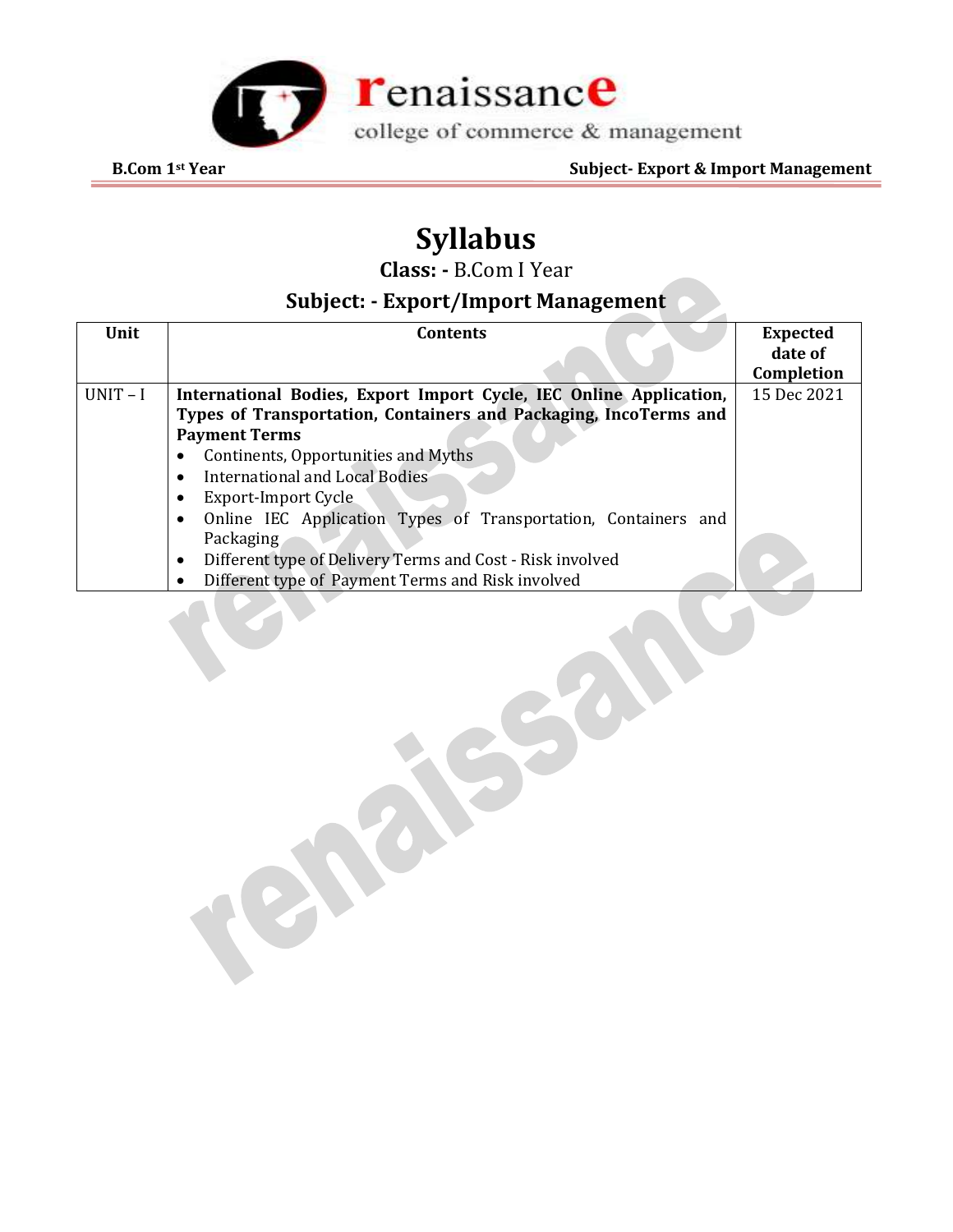

### **International Bodies (Organizations)**

On the other hand, we also find that the UN is generally regarded as the most important international organisation in today's world. In the eyes of many people all over the world, it is indispensable and represents the great hope of humanity for peace and progress. Why do we then need organisations like the UN? Let us hear two insiders: "The United Nations was not created to take humanity to heaven, but to save it from hell." — Dag Hammarskjold, the UN's second Secretary-General

International organisations are not the answer to everything, but they are important. International organisations help with matters of war and peace. They also help countries cooperate to make better living conditions for us all. Countries have conflicts and differences with each other. That does not necessarily mean they must go to war to deal with their antagonisms. They can, instead, discuss contentious issues and find peaceful solutions; indeed, even though this is rarely noticed, most conflicts and differences are resolved without going to war. The role of an international organisation can be important in this context. An international organisation is not a super-state with authority over its members. It is created by and responds to states. It comes into being when states agree to its creation. Once created, it can help member states resolve their problems peacefully. International organisations are helpful in another way. Nations can usually see that there are some things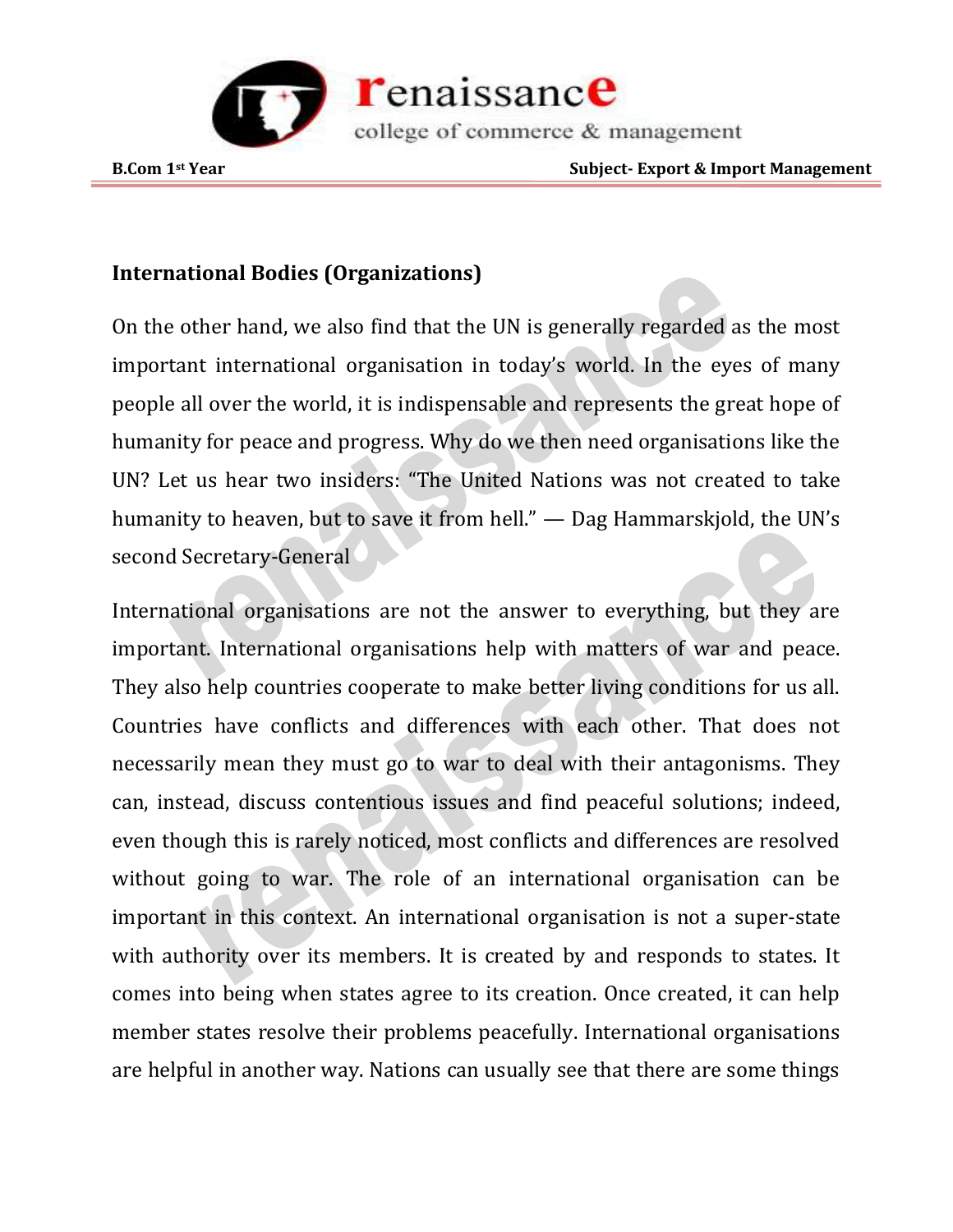

**B.Com 1st Year Subject- Export & Import Management** 

they must do together. There are issues that are so challenging that they can only be dealt with when everyone works together. Disease is an example. Some diseases can only be eradicated if everyone in the world cooperates in inoculating or vaccinating their populations. Or take global warming and its effects. As temperatures rise because of the increase in greenhouse gases in the atmosphere, there is a danger that sea levels will also rise, thereby submerging many coastal areas of the world including huge cities. Of course, each country can try to find its own solution to the effects of global warming. But in the end a more effective approach is to stop the warming itself. This requires at least all of the major industrial powers to cooperate.Followings are some international bodies.

#### **IMF**

The International Monetary Fund (IMF) is an international organisation that oversees those financial institutions and regulations that act at the international level. The IMF has 189 member countries (as on 12 April 2016) but they do not enjoy an equal say. The G-7 members US (16.52%), Japan (6.15%), Germany (5.32%), France (4.03%), UK (4.03%), Italy (3.02%) and Canada (2.22%) have 41.29% of the votes. China (6.09%), India (2.64%), Russia (2.59%) Brazil (2.22%) and Saudi Arabia (2.02%) are the other major members.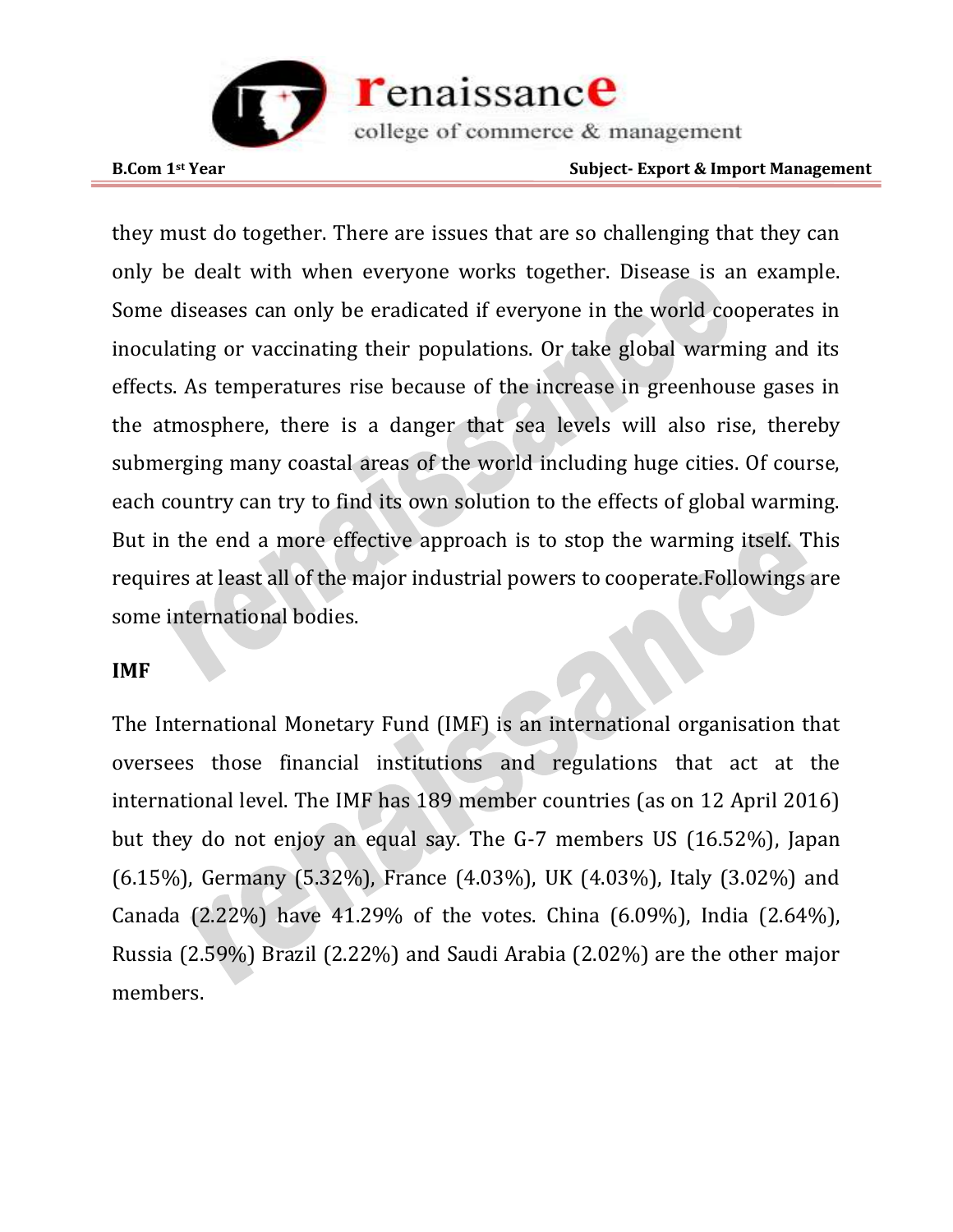

#### **FOUNDATIONS OF UN**

1941August: Signing of the Atlantic Charter by the US President Franklin D. Roosevelt and British PM Winston S. Churchill

1942 January: 26 Allied nations fighting against the Axis Powers meet in Washington, D.C., to support the Atlantic Charter and sign the 'Declaration by United Nations'

1943 December: Tehran Conference Declaration of the Three Powers (US, Britain and Soviet Union) 1945 February: Yalta Conference of the 'Big Three' (Roosevelt, Churchill and Stalin) decides to organize a United Nations conference on the proposed world organization

April-May: The 2-month long United Nations Conference on International Organization at San Francisco 1945 June 26: Signing of the UN Charter by 50 nations (Poland signed on October 15; so the UN has 51 original founding members) 1945 October 24: the UN was founded (hence October 24 is celebrated as UN Day)

1945 October 30: India joins the UN

**EVOLUTION OF THE UN -** The First World War encouraged the world to invest in an international organisation to deal with conflict. Many believed that such an organisation would help the world to avoid war. As a result, the League of Nations was born. However, despite its initial success, it could not prevent the Second World War (1939-45). Many more people died and were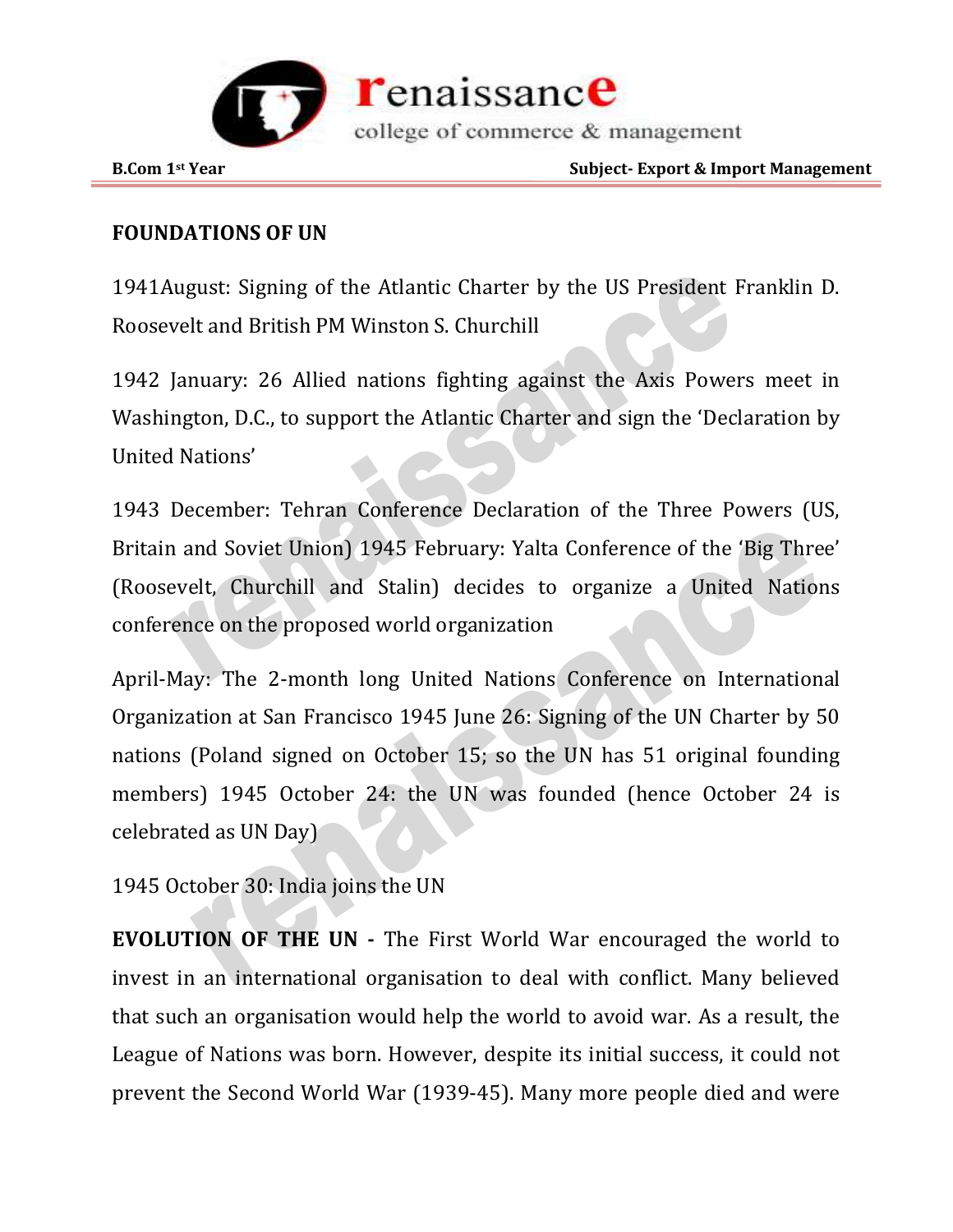

wounded in this war than ever before. The UN was founded as a successor to the League of Nations. It was established in 1945 immediately after the Second World War. The organisation was set up through the signing of the United Nations Charter by 51 states. It tried to achieve what the League could not between the two world wars. The UN's objective is to prevent international conflict and to facilitate cooperation among states. It was founded with the hope that it would act to stop the conflicts between states escalating into war and, if war broke out, to limit the extent of hostilities. Furthermore, since conflicts often arose from the lack of social and economic development, the UN was intended to bring countries together to improve the prospects of social and economic development all over the world. By 2011, the UN had 193 member states. These includeed almost all independent states. In the UN General Assembly, all members have one vote each. In the UN Security Council, there are five permanent members. These are: the United States, Russia, the United Kingdom, France and China. These states were selected as permanent members as they were the most powerful immediately after the Second World War and because they constituted the victors in the War. The UN's most visible public figure, and the representative head, is the Secretary-General. The present Secretary-General is António Guterres. He is the ninth Secretary-General of the UN. He took over as the Secretary-General on 1 January 2017. He was the Prime Minister of Portugal. (1995-2002) and the UN High Commissioner for Refugees (2005-2015). The UN consists of many different structures and agencies. War and peace and differences between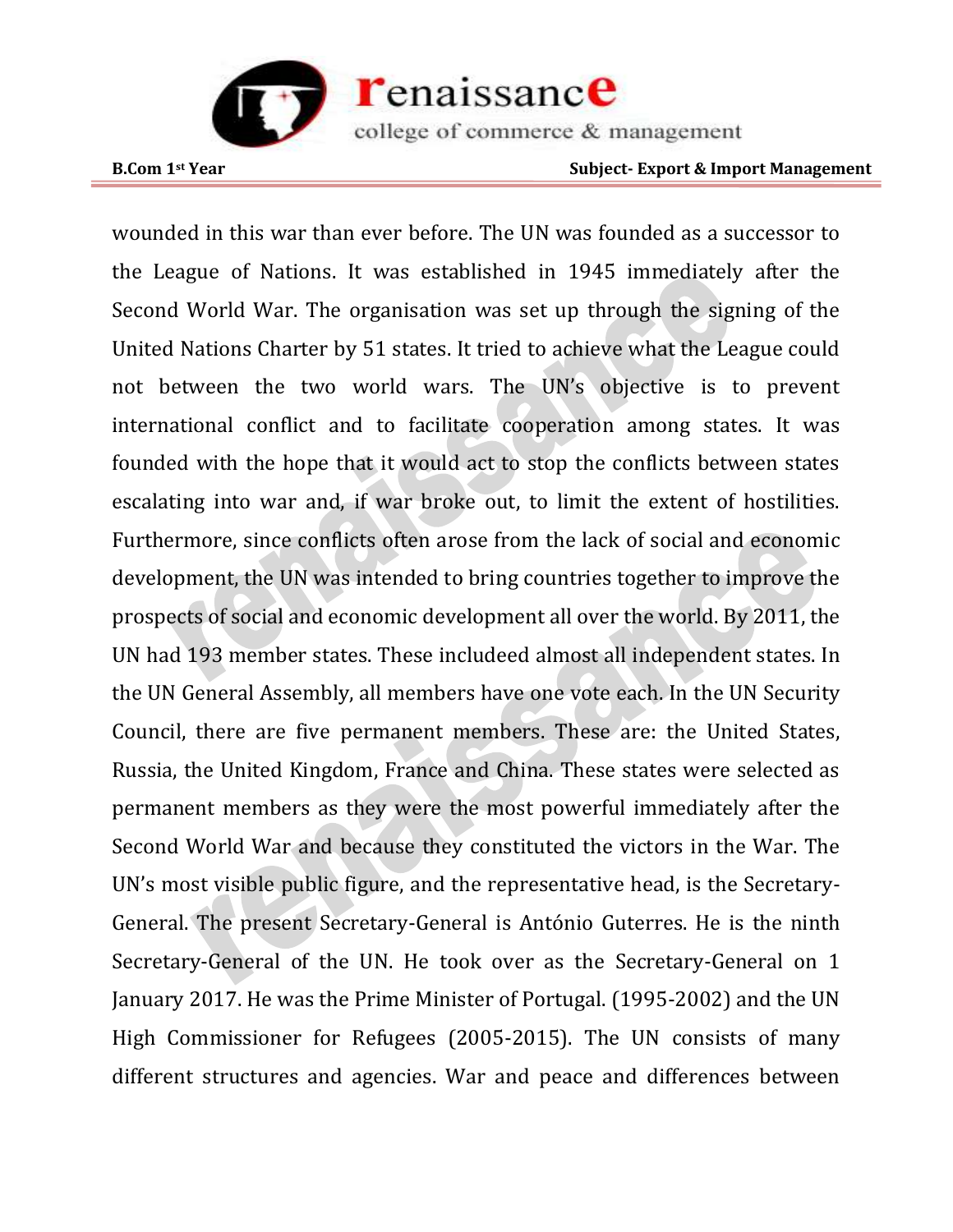

member states are discussed in the General Assembly as well as the Security Council. Social and economic issues are dealt with by many agencies including the World Health Organisation (WHO), the United Nations Development Programme (UNDP), the United Nations Human Rights Commision (UNHRC), the United Nations High Commission for Refugees (UNHCR), the United Nations Children's Fund (UNICEF), and the United Nations Educational, Scientific, and Cultural Organisation (UNESCO), among others.

**WORLD BANK-** The World Bank was created during the Second World War in 1944. Its activities are focused on the developing countries. It works for human development (education, health), agriculture and rural development (irrigation, rural services), environmental protection (pollution reduction, establishing and enforcing regulations), infrastructure (roads, urban regeneration, electricity) and governance (anti-corruption, development of legal institutions). It provides loans and grants to the member-countries. In this way, it exercises enormous influence on the economic policies of developing countries. It is often criticised for setting the economic agenda of the poorer nations, attaching stringent conditions to its loans and forcing free market reforms.

**WTO** - The World Trade Organisation (WTO) is an international organisation which sets the rules for global trade. This organisation was set up in 1995 as the successor to the General Agreement on Trade and Tariffs (GATT) created after the Second World War. It has 164 members (as on 29 July 2016). All decisions are taken unanimously but the major economic powers such as the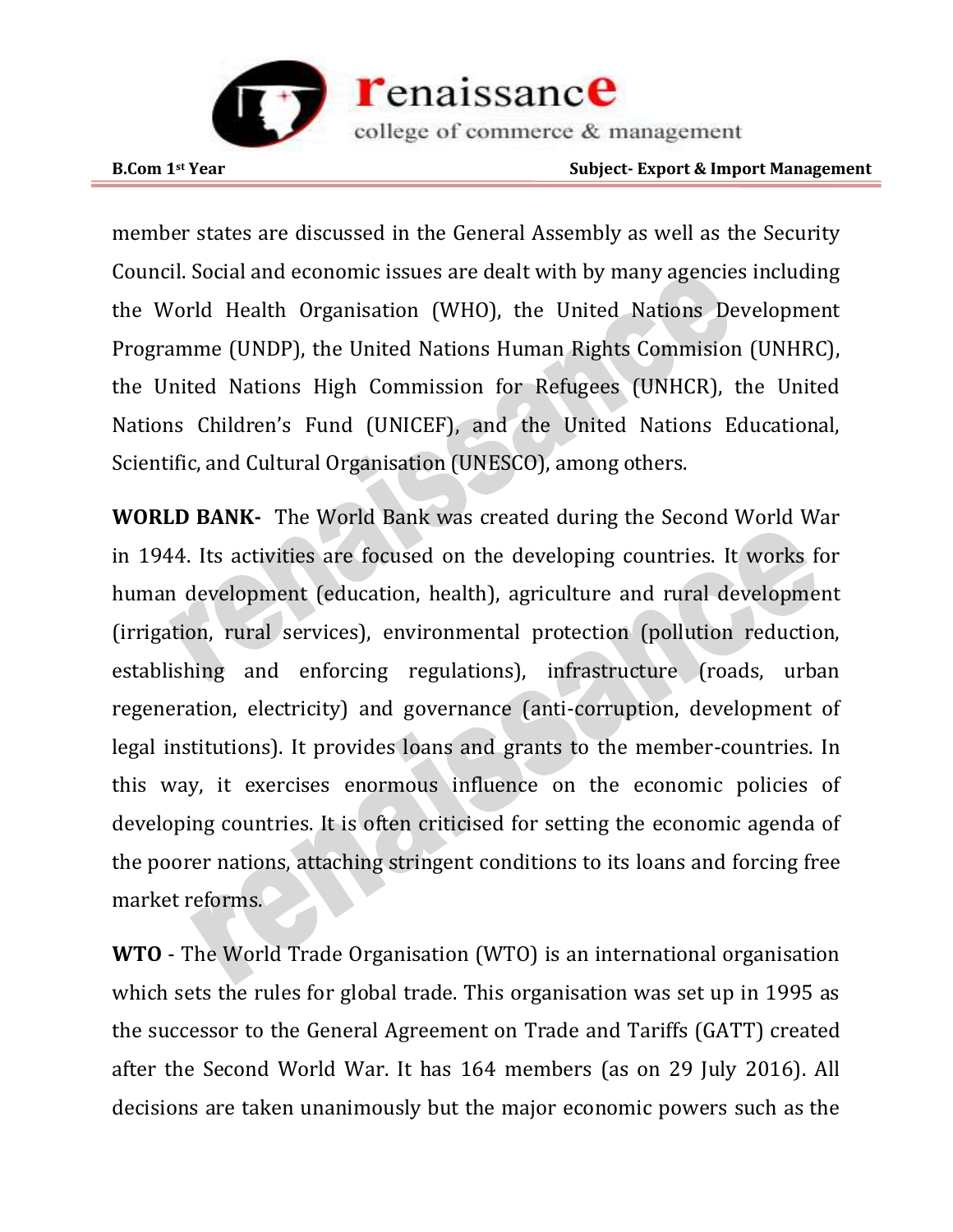

US, EU and Japan have managed to use the WTO to frame rules of trade to advance their own interests. The developing countries often complain of nontransparent procedures and WTO being pushed around by big powers.

**IAEA-** The International Atomic Energy Agency (IAEA) was established in 1957. It came into being to implement US President Dwight Eisenhower's "Atoms for Peace" proposal. It seeks to promote the peaceful use of nuclear energy and to prevent its use for military purposes. IAEA teams regularly inspect nuclear facilities all over the world to ensure that civilian IAEA reactors are not being used for military purposes.

**AMNESTY INTERNATIONAL** Amnesty International is an NGO that campaigns for the protection of human rights all over the world. It promotes respect for all the human rights in the Universal Declaration of Human Rights. It believes that human rights are interdependent and indivisible. It prepares and publishes reports on human rights. Governments are not always happy with these reports since a major focus of Amnesty is the misconduct of government authorities. Nevertheless, these reports play an important role AMNESTY INTERNATIONAL in research and advocacy on human rights.

#### **EXPORT AND IMPORT CYCLE**

India's customs authorities have launched the Indian Customs Compliance Information Portal detailing customs procedures and regulatory compliances for import-export trade.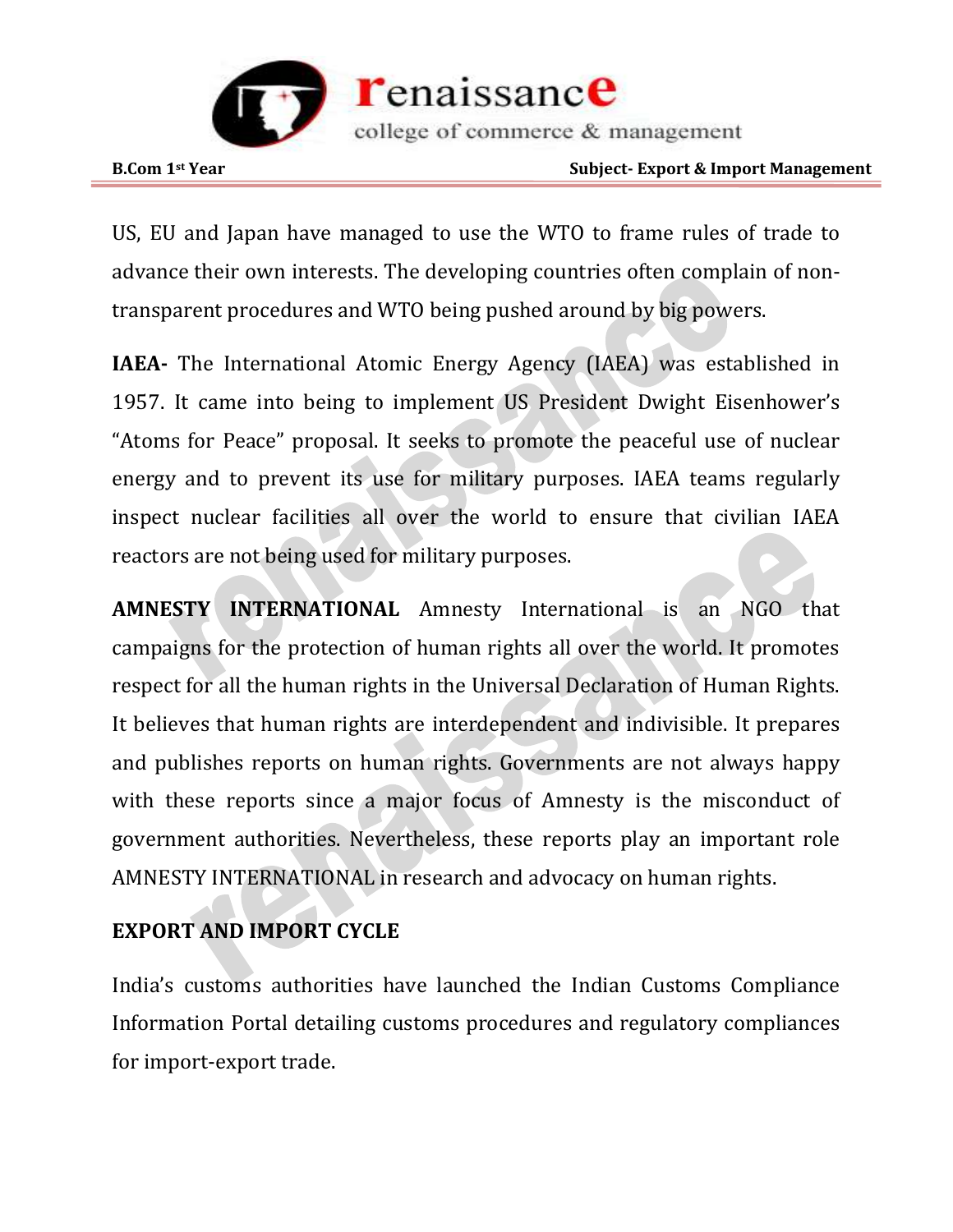

#### **Import procedures**

Typically, the procedure for import and export activities involves ensuring licensing and compliance before the shipping of goods, arranging for transport and [warehousing](https://www.india-briefing.com/news/special-economic-zones-warehousing-clusters-mumbai-18905.html/?hilite=%27warehous%27) after the unloading of goods, and getting [customs](https://www.india-briefing.com/news/india-consumer-products-labelling-customs-regulations-13878.html/?hilite=%27custom%27)  [clearance](https://www.india-briefing.com/news/india-consumer-products-labelling-customs-regulations-13878.html/?hilite=%27custom%27) as well as paying taxes before the release of goods.

Below, we outline the steps involved in importing of goods.

#### **1. Obtain IEC**

Prior to importing from India, every business must first obtain an Import Export Code (IEC) number from the regional joint DGFT. The IEC is a panbased registration of traders with lifetime validity and is required for clearing customs, sending shipments, as well as for sending or receiving money in foreign currency. The process to obtain the IEC registration takes about 10-15 days.

#### **2. Ensure legal compliance under different trade laws**

Once an IEC is allotted, businesses may import goods that are compliant with Section 11 of the [Customs Act \(1962\),](http://www.cbic.gov.in/htdocs-cbec/customs/cs-act/cs-act-ch1-revised3) Foreign Trade (Development & Regulation) Act (1992), and the Foreign Trade Policy, 2015-20. However, certain items – restricted, canalized, or prohibited, as declared and notified by the government – require additional permission and licenses from the DGFT and the federal government.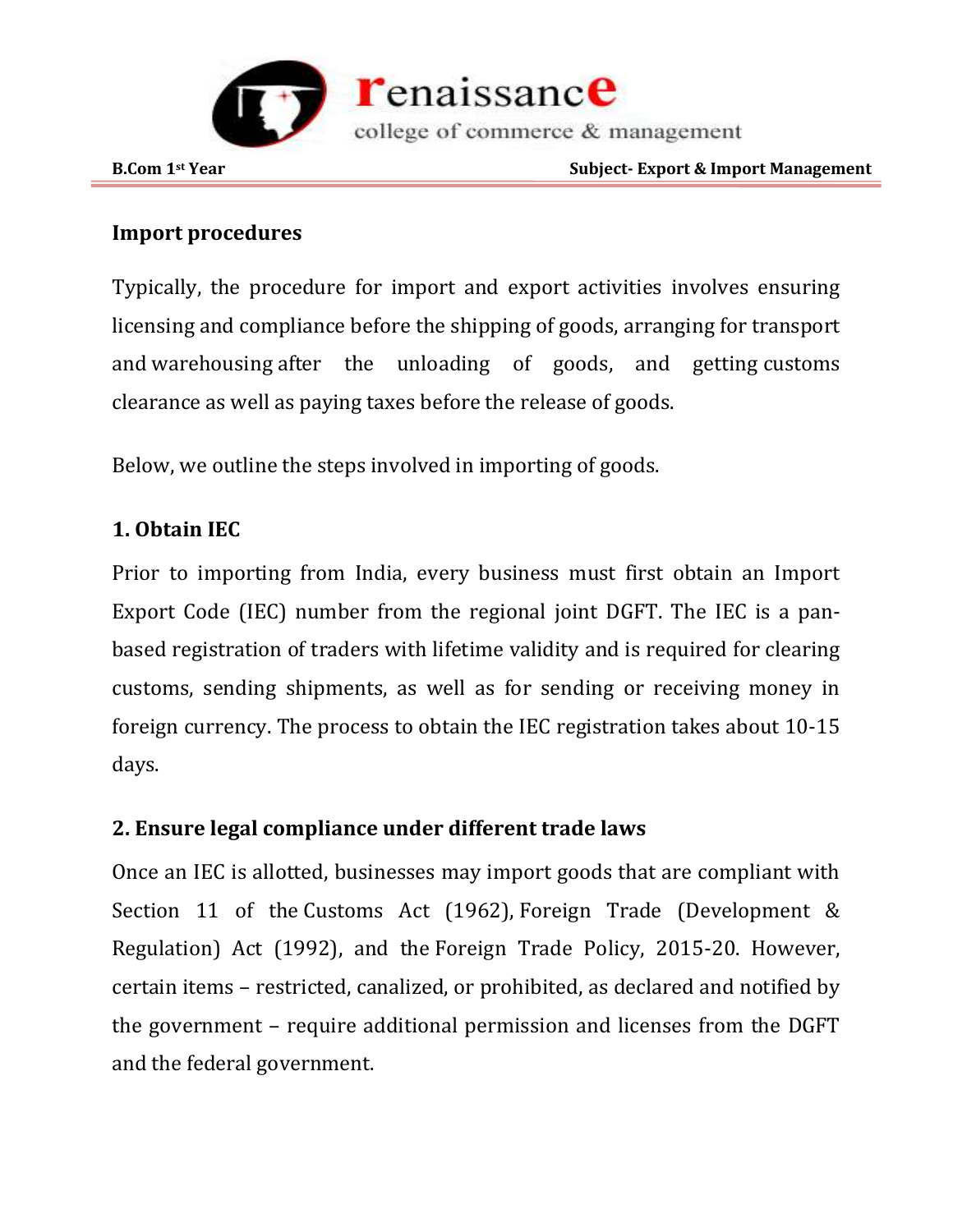

#### **3. Procure import licenses**

To determine whether a license is needed to import a particular commercial product or service, an importer must first classify the item by identifying its Indian Trading Clarification based on a Harmonized System of Coding or ITC (HS) classification. ITC (HS) is India's chief method of classifying items for trade and import-export operations. The ITC-HS code, issued by the DGFT, is an 8-digit alphanumeric code representing a certain class or category of goods, which allows the importer to follow regulations concerned with those goods. An import license may be either a general license or specific license. Under a general license, goods can be imported from any country, whereas a specific or individual license authorizes import only from specific countries. Import licenses are used in import clearance, renewable, and typically valid for 24 months for capital goods or 18 months for raw materials components, consumables, and spare parts.

## **4. File Bill of Entry and other documents to complete customs clearing formalities**

After obtaining import licenses, importers are required to furnish import declaration in the prescribed Bill of Entry along with [permanent account](https://www.india-briefing.com/news/pan-card-application-procedure-foreign-investors-businesses-india-6789.html/?hilite=%27hs%27%2C%27code%27)  [number](https://www.india-briefing.com/news/pan-card-application-procedure-foreign-investors-businesses-india-6789.html/?hilite=%27hs%27%2C%27code%27) (PAN) based Business Identification Number (BIN), as per Section 46 of the Customs Act (1962). A Bill of Entry gives information on the exact nature, precise quantity, and value of goods that have landed or entered inwards in the country. If the goods are cleared through the Electronic Data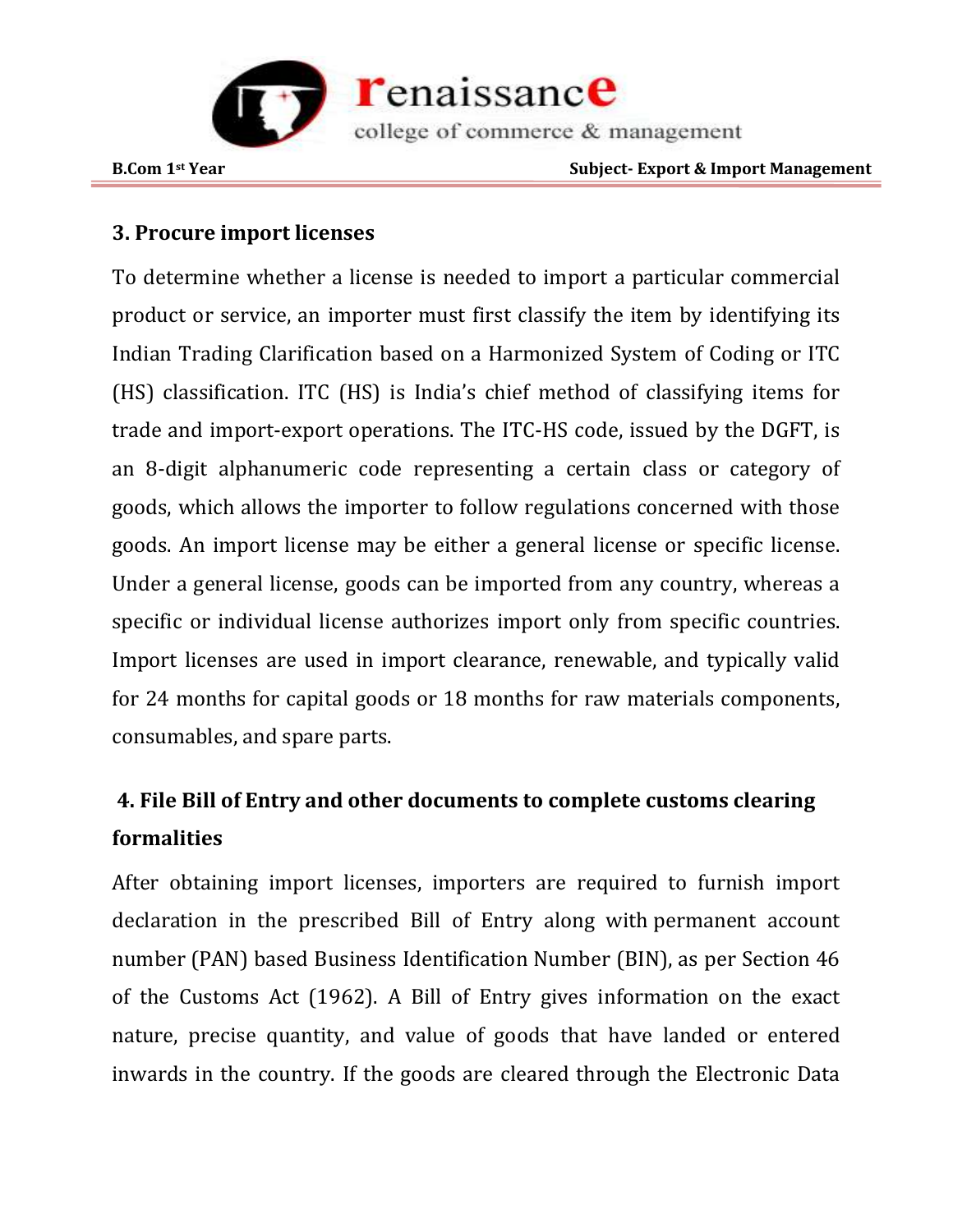

Interchange (EDI) system, no formal Bill of Entry is filed as it is generated in the computer system. However, the importer must file a cargo declaration after prescribing particulars required for processing of the entry for customs clearance. If the Bill of Entry is filed without using the EDI system, the importer is required to submit supporting documents that include certificate of origin, certificate of inspection, bill of exchange, commercial invoice cum packing list, among others.

#### **Determine import duty rate for clearance of goods**

India levies basic customs duty on imported goods, as specified in the first schedule of the Customs tariff Act, 1975, along with goods-specific duties such as anti-dumping duty, safeguard duty, and social welfare surcharge.

#### **Export procedures**

Just as for imports, a company planning to engage in export activities is required to obtain an IEC number from the regional joint DGFT. After obtaining the IEC, the exporter needs to ensure that all the legal compliances are met under different trade laws. Further, the exporter must check if an export license is required, and accordingly apply for the license to the DGFT. An exporter is also required to register with the Indian Chamber of Commerce (ICC), which issues the Non-Preferential Certificates of Origin certifying that the exported goods are originated in India.